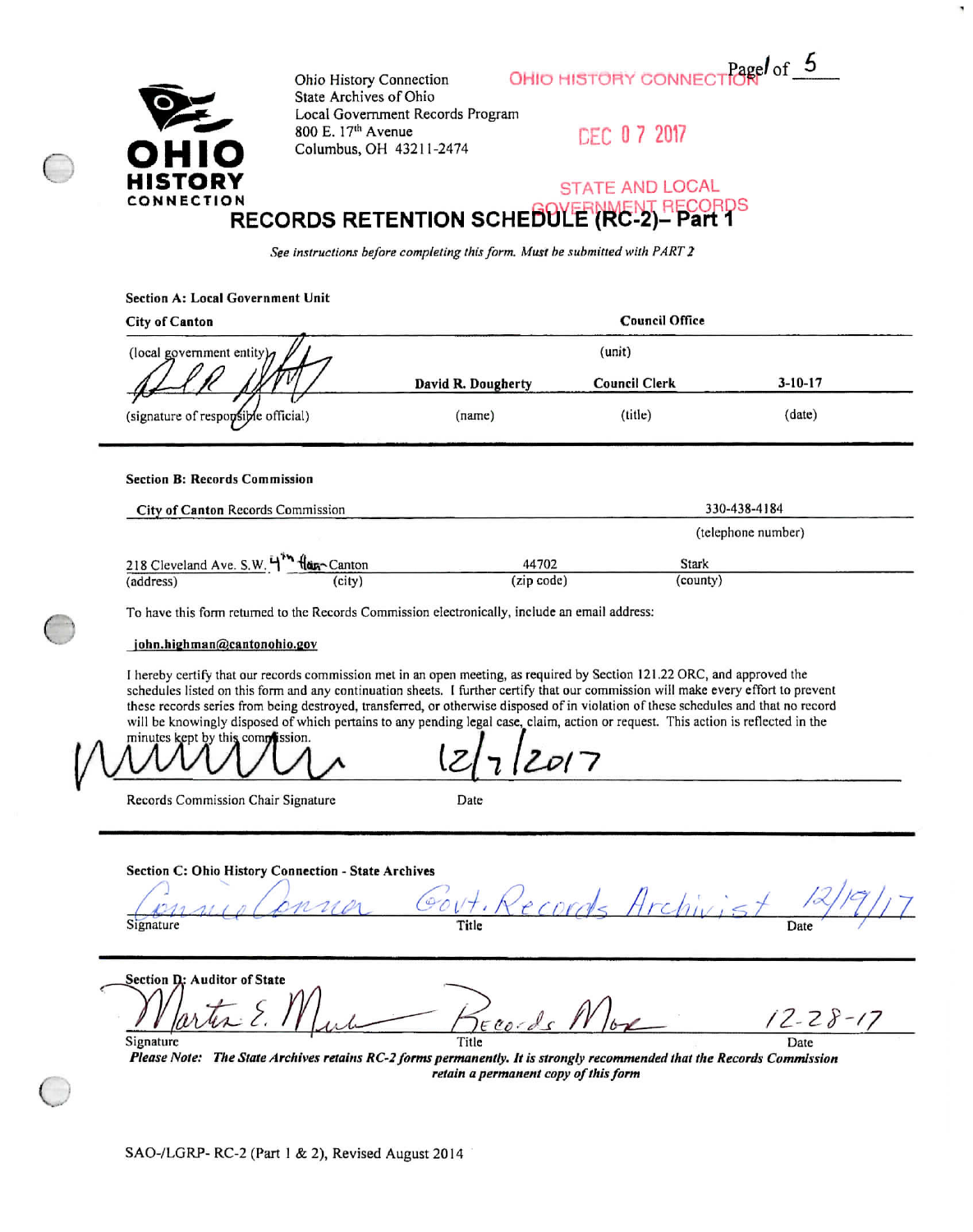Page  $2 \text{ of } 5$ 

## Section E: RECORDS RETENTION SCHEDULE (RC-2) - Part 2

See instructions before completing this form.

City of Canton

**Council Office** 

(local government entity)

 $\Box$ 

(unit)

| (1)<br>Schedule<br>Number | (2)<br><b>Record Title and Description</b>                                        | (3)<br><b>Retention</b><br>Period                                             | (4)<br>Media<br><b>Type</b> | (5)<br>For use by<br><b>Auditor of</b><br>State or<br><b>LGRP</b> | (6)<br>$RC-3$<br><b>Required</b><br>by<br><b>LGRP</b> |
|---------------------------|-----------------------------------------------------------------------------------|-------------------------------------------------------------------------------|-----------------------------|-------------------------------------------------------------------|-------------------------------------------------------|
| Council-<br>1             | <b>Council Meeting Agendas</b>                                                    | All Digital +<br>Present and<br><b>Last Year</b><br>Hardcopy                  | Digital &<br>Paper          |                                                                   |                                                       |
| Council-<br>2             | <b>Council Meeting Notices</b>                                                    | 1 Year                                                                        | Paper                       |                                                                   |                                                       |
| Council-                  | <b>Minutes of Meetings</b>                                                        | Permanent                                                                     | Digital &<br>Paper          |                                                                   |                                                       |
| Council-<br>4             | <b>AV Recordings of Meetings</b>                                                  | 1 Year                                                                        | <b>Digital</b>              |                                                                   |                                                       |
| Council-                  | <b>Council Minutes Index &amp; Journal</b>                                        | Permanent                                                                     | Digital &<br>Paper          |                                                                   | ٧                                                     |
| Council-<br>6             | Ordinance Index & Journal                                                         | Permanent                                                                     | Digital &<br>Paper          |                                                                   | $\rm\scriptstyle\rm V$                                |
| Council-<br>7             | <b>Ordinances</b>                                                                 | Permanent                                                                     | Digital &<br>Paper          |                                                                   |                                                       |
| Council-<br>8             | <b>Informal Resolutions</b>                                                       | Permanent                                                                     | Digital &<br>Paper          |                                                                   |                                                       |
| Council-<br>9             | <b>Liquor Licenses (Approved)</b>                                                 | 3 Years                                                                       | Paper                       |                                                                   |                                                       |
| Council -<br>10           | <b>Liquor Licenses (Denied)</b>                                                   | 1 Year                                                                        | Paper                       |                                                                   |                                                       |
| Council -<br>11           | <b>Councilmember Files</b>                                                        | <b>Term of Office</b><br>+ 1 Year<br>(Appraise<br><b>Historical</b><br>Value) | Paper                       |                                                                   |                                                       |
| Council-<br>12            | Correspondence/<br><b>SeeClickFix Reports</b>                                     | $2$ Years +<br><b>Current Year</b>                                            | Paper                       |                                                                   |                                                       |
| Council-<br>13            | <b>Annual Departmental Budget</b>                                                 | 5 Years                                                                       | Paper                       |                                                                   |                                                       |
| Council-<br>14            | <b>Budget Preparation Documents</b>                                               | 5 Years                                                                       | Paper                       |                                                                   |                                                       |
| Council -<br>15           | <b>Contracts/Agreements</b>                                                       | 8 Years                                                                       | Digital &<br>Paper          |                                                                   |                                                       |
| Council -<br>16           | General Orders, Directives, Policies,<br><b>Rules, Regulations, or Procedures</b> | Until<br>Superseded                                                           | Paper                       |                                                                   |                                                       |
| Council-<br>17            | <b>Equipment Leases</b>                                                           | 2 Years After<br><b>Expiration</b>                                            | Digital &<br>Paper          |                                                                   |                                                       |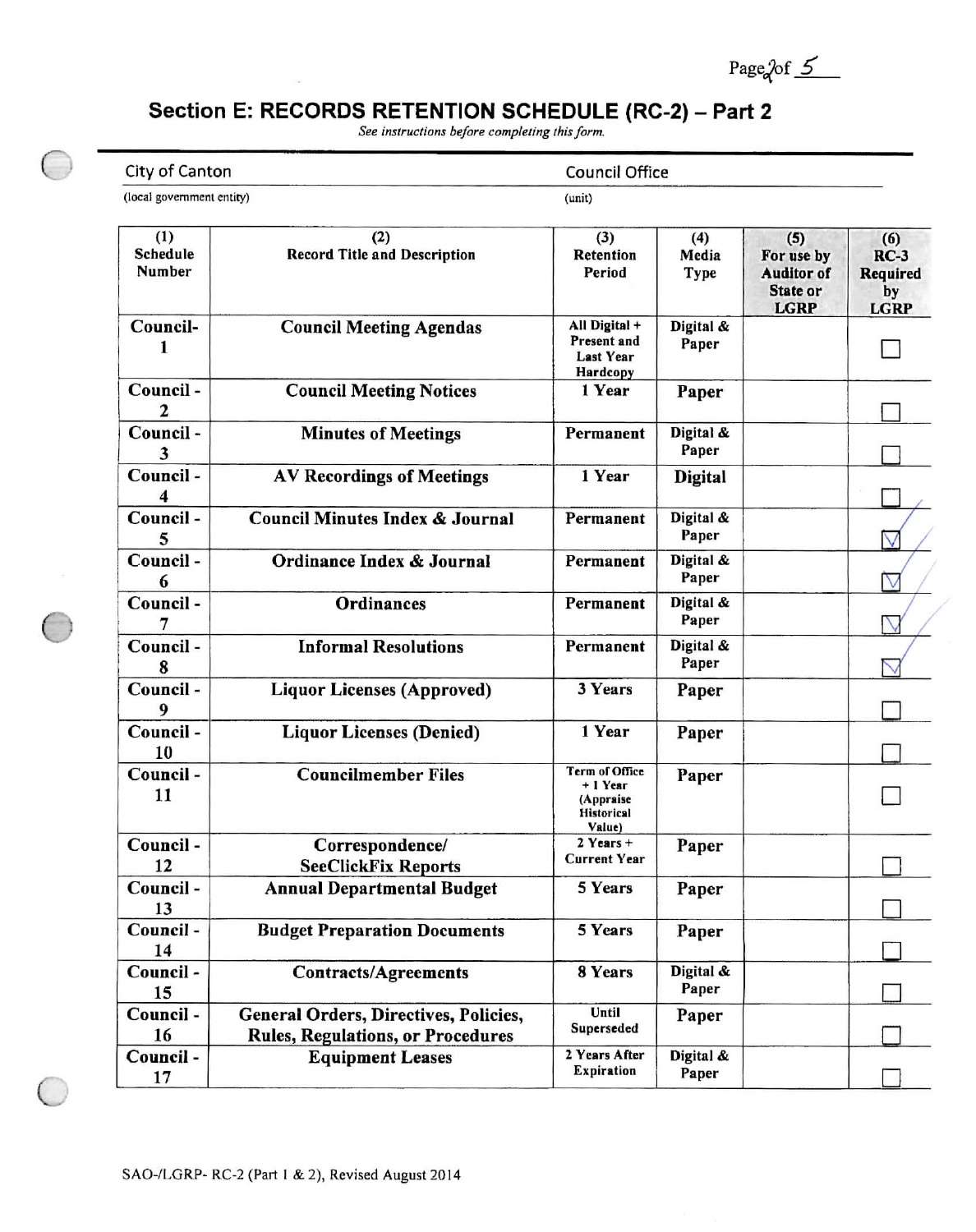Page3of 5

 $\frac{1}{2}$ 

## Section E: RECORDS RETENTION SCHEDULE (RC-2) - Part 2

See instructions before completing this form.



## City of Canton (local government entity)

**Council Office**  $(unit)$ 

| (1)<br>Schedule<br>Number | (2)<br>Record Title and Description         | (3)<br>Retention<br>Period                                      | (4)<br>Media<br><b>Type</b> | $\zeta(5)$<br>For use by<br>Auditor of<br>State or<br><b>LGRP</b> | $\mathcal{L}(\mathbf{0})$<br>RC-3<br>Required<br>by.<br>LGRP |
|---------------------------|---------------------------------------------|-----------------------------------------------------------------|-----------------------------|-------------------------------------------------------------------|--------------------------------------------------------------|
| Council-<br>18            | <b>Records Retention Documents</b>          | Permanent                                                       | Digital &<br>Paper          |                                                                   |                                                              |
| Council-<br>19            | <b>Oaths of Office of Elected Officials</b> | Councilmember<br>Files                                          | Paper                       |                                                                   |                                                              |
| Council-<br>20            | <b>Photo File</b>                           | Until No Longer<br>Current<br>(Appraise<br>Historical<br>Value) | Digital &<br>Paper          |                                                                   |                                                              |
| Council-<br>21            | <b>Receipts/Receipt Books</b>               | 2 Year                                                          | Paper                       |                                                                   |                                                              |
| Council -<br>22           | <b>Financial Reports</b><br>(Annual)        | 5 Years                                                         | Paper                       |                                                                   |                                                              |
| Council -<br>23           | <b>Rosters/Directories</b>                  | 1 Year After<br>Superseded                                      | Digital &<br>Paper          |                                                                   |                                                              |
| Council-<br>24            | <b>Statistical Reports (Annual)</b>         | 5 Years                                                         | Paper                       |                                                                   |                                                              |
| Council-<br>25            | Public Speaks Sign-Up Sheet                 | 1 Year                                                          | Paper                       |                                                                   |                                                              |
| Council-<br>26            | <b>Committee Meeting Minutes Journal</b>    | 5 Years                                                         | Digital &<br>Paper          |                                                                   |                                                              |
| Council-<br>27            | <b>Audit Reports-Internal</b>               | 5 Years                                                         | Paper                       |                                                                   |                                                              |
| Council-<br>28            | Check Registers\Stubs\Carbons               | 2 Years                                                         | Paper                       |                                                                   |                                                              |
| Council-<br>29            | <b>Invoices and Supported Documents</b>     | 2 Years                                                         | Digital &<br>Paper          |                                                                   |                                                              |
| Council -<br>30           | Pay-In Records                              | 2 Years                                                         | Digital &<br>Paper          |                                                                   |                                                              |
| Council -<br>31           | <b>Petty Cash Record</b>                    | 2 Years                                                         | Digital &<br>Paper          |                                                                   |                                                              |
| Council-<br>32            | <b>Purchase Orders</b>                      | 2 Years                                                         | Digital &<br>Paper          |                                                                   |                                                              |
| Council-<br>33            | <b>Sales Tax Records</b>                    | 4 Years                                                         | Paper                       |                                                                   |                                                              |
|                           |                                             |                                                                 |                             |                                                                   |                                                              |



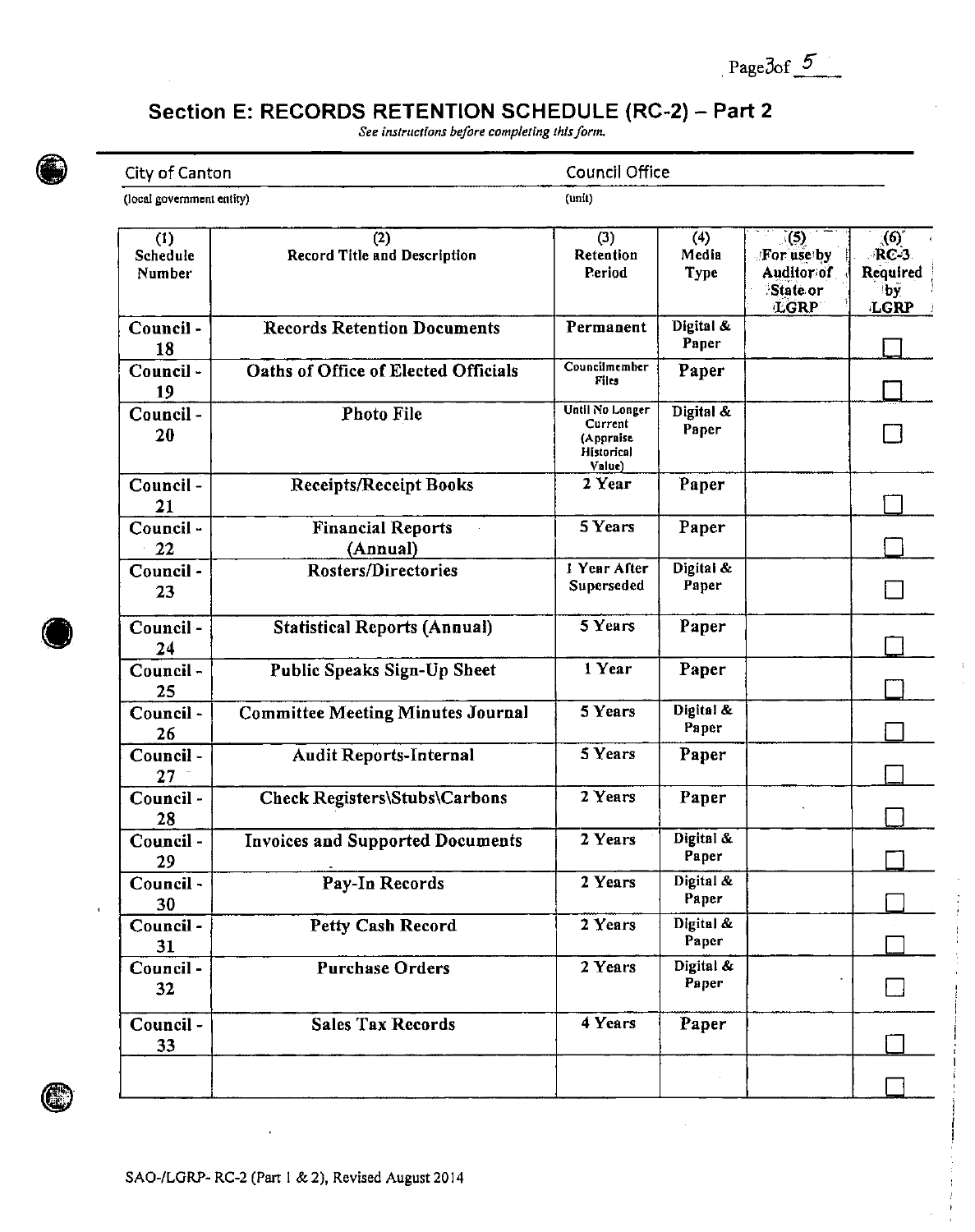Page/of 5

## Section E: RECORDS RETENTION SCHEDULE (RC-2) - Part 2

See instructions before completing this form.



#### City of Canton  $\frac{1}{1000}$  $\overline{\cdots}$

**Council Office**  $\overline{t}$ 

| (1)<br>Schedule<br>Number. | (2)<br><b>Record Title and Description</b>       | (3)<br>Retention<br>Period                                                                                                                         | (4)<br>Media<br><b>Type</b> | (5)<br>For uselby<br>Auditor of<br>State or<br>LGRP | ි(6)<br><b>RC-3</b><br>Required<br>$\Box$ by<br>LGRP |
|----------------------------|--------------------------------------------------|----------------------------------------------------------------------------------------------------------------------------------------------------|-----------------------------|-----------------------------------------------------|------------------------------------------------------|
| Council-<br>34             | Payroll Record<br>(Monthly)                      | <b>3 Years</b>                                                                                                                                     | Paper                       |                                                     |                                                      |
| Council-<br>35             | <b>Zone Change Requests</b>                      | 5 Years<br>(Provided No.<br>Action is<br>Pending)                                                                                                  | Paper                       |                                                     |                                                      |
| Council -<br>36            | <b>Community Development Reports</b>             | Until No Longer<br>оſ<br>Administrative<br>Value                                                                                                   | Paper                       |                                                     |                                                      |
| Council-<br>37             | <b>Annexation Records</b>                        | Permanent                                                                                                                                          | Paper                       |                                                     | ÍV                                                   |
| Council -<br>38            | <b>Personnel Files</b>                           | 2 Years After<br>Employee<br>Terminates Purge<br>Extraneous<br>Records, Retain<br>Retirement<br>Waivers, Service<br>Records, and<br>Leave Balances | Paper                       |                                                     |                                                      |
| Council-<br>39             | <b>Application for Employment</b><br>(Hired)     | Personnel<br>File                                                                                                                                  | Paper                       |                                                     |                                                      |
| Council-<br>40             | <b>Application for Employment</b><br>(Not Hired) | 1 Year                                                                                                                                             | Paper                       |                                                     |                                                      |
| Council-<br>41             | <b>Job/Position Descriptions</b>                 | 1 Year After<br>Superseded                                                                                                                         | Digital &<br>Paper          |                                                     |                                                      |
| Council-<br>42             | <b>Employee Sick Leave/Vacation Balances</b>     | Maintained in<br>HR; Yearly<br>Balances in<br>Personnel File                                                                                       | Paper                       |                                                     |                                                      |
| Council-<br>43             | <b>Disciplinary Records</b>                      | Personnel<br>File                                                                                                                                  | Paper                       |                                                     |                                                      |
| Council-<br>44             | <b>Letter of Resignation</b>                     | Personnel<br>File                                                                                                                                  | Paper                       |                                                     |                                                      |
| Council-<br>45             | Daily Logs                                       | 2 Years                                                                                                                                            | Digital                     |                                                     |                                                      |
| Council-<br>46             | E-mails                                          | 5 Years                                                                                                                                            | Electronic                  |                                                     |                                                      |



G